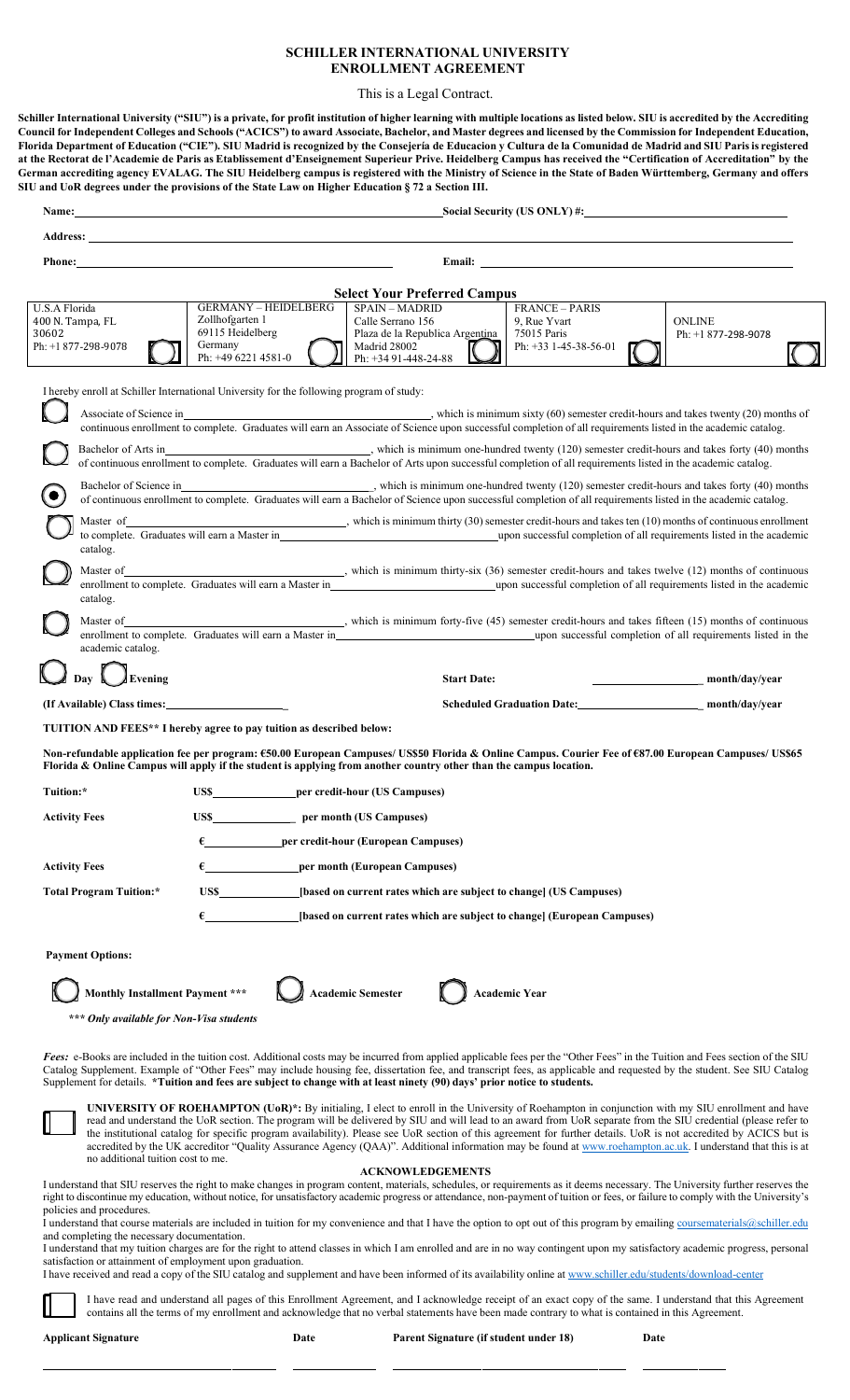**UNIVERSITY OF ROEHAMPTON (UoR)\*:** UoR offers degrees in a wide range of disciplines. The UoR campus office is located at Grove House, Roehampton Lane, London SW15 5PJ, United Kingdom. UoR is not accredited by ACICS but is accredited by the UK accreditor "Quality Assurance Agency (QAA)". Additional information may be found at [www.roehampton.ac.uk.](http://www.roehampton.ac.uk/) An agreement between SIU and UoR has been signed in order to allow you, the applicant, the option to also pursue a second degree of equal academic level (Bachelor's or Master's only- see catalog for approved list) from UoR in conjunction with the completion of the above SIU program stated above. The program will be delivered by SIU and will lead to an award from UoR separate from the SIU credential.

The following apply to the stated agreement:

Costs: There are no additional charges or fees to you the applicant or parent, to take advantage of the UoR opportunity presented with this agreement.

*Courses:* All courses will be taken at SIU campuses and instructed by SIU faculty.

**Online/Distance Learning:** No more than twenty-five percent (25%) of the courses validated by the UoR can be earned via an online or distance learning course delivery method.

*Requirements:* All of the UoR awards require the applicant to complete a dissertation to achieve the necessary academic credits. This dissertation will be tutored by SIU faculty and defended at SIU campuses. SIU faculty, methodology, and syllabi have been approved to meet the requirements of the United Kingdom Quality Assurance Agency (QAA). Failure to complete or successfully pass the dissertation will not have any implications to the awarding of an earned SIU degree or transcript (unless the dissertation is used to satisfy part of the SIU degree as well).

*Grading System:* Both grading systems of SIU and UoR will be used simultaneously. SIU faculty will provide the grades for both systems. Separate transcripts will be kept by each University.

*Enrollment:* Applicants must be enrolled with SIU and cannot and will not solely be enrolled with UoR.

*Consent Disclosure:* Per a separate form, additional consent will be requested to permit SIU to share student record information with UoR. *Catalog:* Additional information regarding the agreement, dissertation, and grading system can be found in the SIU catalog.

#### **TUITION AND FEES\*\***

*Fees:* e-Books are included in the tuition cost. Additional costs may be incurred from applied applicable fees per the "Other Fees" in the Tuition and Fees section of the SIU Catalog Supplement. Example of "Other Fees" may include housing fee, dissertation fee, and transcript fees, as applicable and requested by the student. See SIU Catalog Supplement for details.

*Financial Obligation:* The University reserves the right to adjust tuition rates and fees. Tuition rates and fees are subject to change with at least ninety (90) days' notice to students. You are signing this agreement before formal evaluation or acceptance of transfer credit(s). The total cost of tuition and fees' charges may increase or decrease based on the number of the actual number of courses and credits required to complete the full degree program. Accepted and applied transfer credits may decrease total tuition by the cost per credit hour stated above. I understand that I am personally responsible for all tuition, fees and other charges arising from and during my enrollment atSIU. I understand that it is my personal obligation to pay all tuition, fees and other charges when due. If I do not pay the full amount of any scheduled payment when that payment is due, I may not be permitted to continue my studies. If I am not able to continue my studies, I understand that I am responsible for any outstanding tuition, fees, or other charges due in accordance with the University's refund policy. I understand that my "official" academic transcript will not be released to me or to any other party requesting my "official" transcript if there is a balance due to the University. In addition, if I choose to re-enroll at SIU, I must satisfy any outstanding tuition, fees, or other charges prior to my re-enrollment. I understand that any student financial assistance made available to me may not completely cover my tuition, fees, and other charges, and I understand that any tuition, fees, and other charges not paid by financial assistance is my personal financial obligation.

*Methods of Payment*- Payments may be made in the form of cash, check, major credit card, money order, wire transfer, and/or through scheduled disbursements of federal financial aid programs. Payments made by credit card can incur a processing charge of up to 3.5% of the charged amount. Payments made by wire transfer may incur additional fees per the SIU Catalog Supplement. Payment schedules are on a semester or monthly basis and must be paid by no later than the first day of the semester or first day of the course for monthly installments, unless other arrangements have been agreed upon in writing by the Financial Aid Office and appropriate approving SIU official.

**GENERAL PROVISIONS:** As a student of SIU, I understand that I will be entitled to the privileges and bound by the conditions below:

*International Students***:** International students granted a visa to attend SIU must commit to an enrollment of at least two (2) semesters in order to be admitted to Schiller International University. Each semester, a schedule of twelve (12) credits for undergraduate programs and twelve (12) credits for graduate programs is required. International students will be required to submit an advanced deposit equal to SIU's charges for one (1) semester's tuition and fees.

*Cancellation:* I understand that I may cancel this Enrollment Agreement in writing, within three (3) business days of signing the agreement, and will be entitled to a full refund of tuition paid minus application and courier fees.

*Reservation Deposit***:** Students choosing to pay tuition and fees in monthly installments are required to pay a reservation deposit of 10% of academic year tuition due 7 days following acceptance at Schiller International University. The reservation deposit will be deducted from the total amount of the first academic year. Prior to each course start, student will be obligated to pay their next installment payment in the amount of tuition and fees for 1 academic course (3) credits. Reservation deposit and monthly installments does not apply to international students seeking student visa.

*Renewal of Enrollment Agreement*: I understand and agree that, although this agreement is executed for a period of only one (1) semester, my enrollment at SIU for subsequent semesters shall constitute a renewal of the conditions and terms for this agreement except for the tuition charge and fees, which may be subject to change with at least ninety (90) days' prior notice to students.

Career Services: I understand that individual job search assistance is available to me, at no cost, by the Career Services Department of SIU to students and graduates in good standing. I further acknowledge that no representative of SIU has guaranteed me placement in a particular job or salary range after graduation. Equal Opportunity: SIU is committed to the principle of equal opportunity. It is the policy of the University not to discriminate of the basis of race, creed, sex, ancestry, color, religion, national origin, sexual orientation or disability with regard to its students, employees, or applicants for admission or employment. Such discrimination is also

**INSTITUTIONAL CANCELLATION AND REFUND POLICY** 

If a student's application for admission is not accepted, all advanced money shall be refunded, with the exception of the \$50.00 US or EUR €50 application fee.

If a student is accepted and then cancels registration before classes begin, or informs the University in writing within three (3) business days of the signed date of their Enrollment Agreement, alltuition paid in advance shall be refunded. (Except application and courier fees)

Any student who begins classes on or after the start date of any semester and then completely withdraws prior to the end of any semester by contacting the registrar (unless the student informs the University in writing within three (3) business days of the signed date of their Enrollment Agreement), the University will earn tuition and fees based on a pro rata basis through 20% of the semester in which the student withdraws. Withdrawal more than 20% of the semester, the student will be obligated to 100% of the semester's tuition and fees.

Schiller International University determines the date of a student's withdrawal based on the student's last date of attendance (LDA). The LDA is used to determine the amount of the refund that is due the student. The institution's refund procedure requires the Registrar to report official and unofficial withdrawals to the Financial Aid and the Bursar's Offices. The Financial Aid Office is responsible for the review of student data and completion of the refund and repayment calculations as appropriate to institutional policy. The Student Accounts Office issues all refunds inclusive of refunds due to a student's withdrawal from the University. The payments of refunds due to withdrawal are processed within 30 days from the date of determination of the withdrawal. The Financial Aid Office will contact student loan borrowers who withdraw from the University and provide information and advising regarding loan repayment.

The University will first calculate the amount of unearned Title IV assistance that must be returned to the federal student aid programs under the Federal Return of Title IV Aid policy. The unearned amount of Title IV funds will then be subtracted from the total amount of all funds that was paid for institutional charges the semester of withdrawal to compute the Adjusted Amount Paid. The University will then calculate the amount of institutional charges (tuition and fees, etc.) that will be retained based on the requirements of any applicable state law or the applicable University's institutional refund policies. The amount of institutional charges that can be retained will be subtracted from the Adjusted Amount Paid. If a credit balance from Title IV funds remains on the student's account the refund will be made to the student or, with the student's written authorization, to federal student aid programs in the order specified above in Federal Return of Title IV policy. If there is a non-Title IV credit balance the credit balance will be returned to the source of funding per agency policy and or to the student as permitted. The student will be billed for any outstanding charges.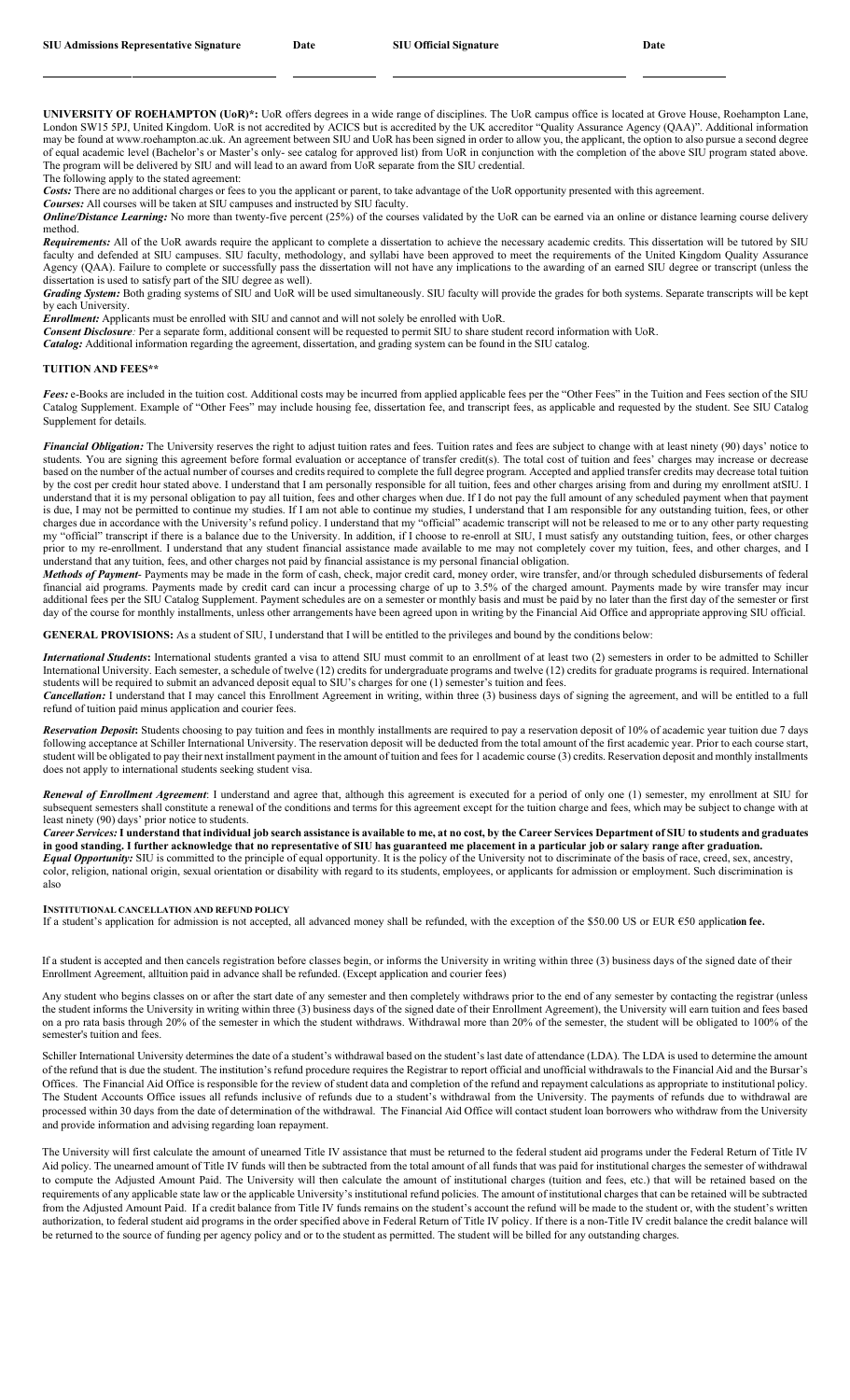prohibited by federal law. Any complaint alleging failure of this institution to follow this policy should be brought to the attention of the President.

**RETURN OF FEDERAL TITLE IV FUNDS:** The Return of Title IV Funds Policy applies to students if they received or were scheduled to receive federal student aid program funds. The requirements of the federal Return of Title IV Funds policy are separate from the institutional refund policies and any applicable state refund policy. Therefore, a student may owe a balance to the University for institutional charges after the application of the Return to Title IV calculation. Federal regulations require SIU to calculate a return of Title IV funds for any student who withdraws or does not complete a semester and who has received or was scheduled to receive financial assistance from the Title IV programs. The calculation is performed using a specific formula required by the U.S. Department of Education. The term Title IV Funds refers to Federal Financial Aid Programs authorized under the Higher Education Act of 1965, as amended and includes Federal Pell Grants, Federal Supplemental Educational Opportunity Grants, Iraq and Afghanistan Service Grants, Federal Perkins Loans, Federal Direct Stafford Loans, and Federal PLUS loans. Additional information regarding the Calculation of Earned Title IV, Post-Withdrawal Disbursement, and the Return of Title IV Funds by the Institution and Student may be found in the SIU catalog.

The University will first calculate the amount of unearned Title IV assistance that must be returned to the federal student aid programs under the Federal Return of Title IV Aid policy. The unearned amount of Title IV funds will then be subtracted from the total amount of all funds that was paid for institutional charges the semester of withdrawal to compute the Adjusted Amount Paid. The University will then calculate the amount of institutional charges (tuition and fees, etc.) that will be retained based

on the requirements of any applicable state law or the applicable University's institutional refund policies. The amount of institutional charges that can be retained will be subtracted from the Adjusted Amount Paid. If a credit balance from Title IV funds remains on the student's account the refund will be made to the student or, with the student's written authorization, to federal student aid programs in the order specified above in Federal Return of Title IV policy. If there is a non-Title IV credit balance the credit balance will be returned to the source of funding per agency policy and or to the student as permitted. The student will be billed for any outstanding charges.

**GENERAL GRIEVANCE PROCESS:** It is the policy of Schiller International University to provide an appropriate grievance policy and procedures to every student. Every campus has an Academic Committee to deal with grievances and questions of misconduct in the academic area and a Rules Committee to deal with grievance questions of misconduct in the social area. Both Committees provide the student with a procedural due process. This includes adequate notice of the charges against him/her; the right to present his/her case and any supporting evidence; and an impartial decision by the respective committee. In the event that the remedy imposed by the respective committee is exclusion from the University, the student has the right to present his/her case personally to the University Provost, who may confirm the decision of the committee or return the case to the committee for further consideration. In all other grievance matters, the student may present his/her grievance to the Campus Director if it relates to a Campus issue, to the University Provost if it relates to an academic issue or to the University President if it relates to the Campus Director. The Campus Director, University Provost, or University President will provide the student with an opportunity to present his/her case along with any evidence, and shall, at the student's request, provide a decision in writing. However, a student from the Tampa Campus who believes that his or her complaint remains unsatisfactorily resolved by the University may refer the complaint to the appropriate office below: Commission for Independent Schools, Florida Department of Education, 325 West Gaines Street, Suite 1414, Tallahassee, FL 32399. Tel: (850)245-3200. Students may also contact: Accrediting Council for Independent College and Schools, 1350 Eye Street, NW, Suite 560, Washington, DC 20005, Telephone: (202) 336-6780. Web: [www.acics.org.](http://www.acics.org/)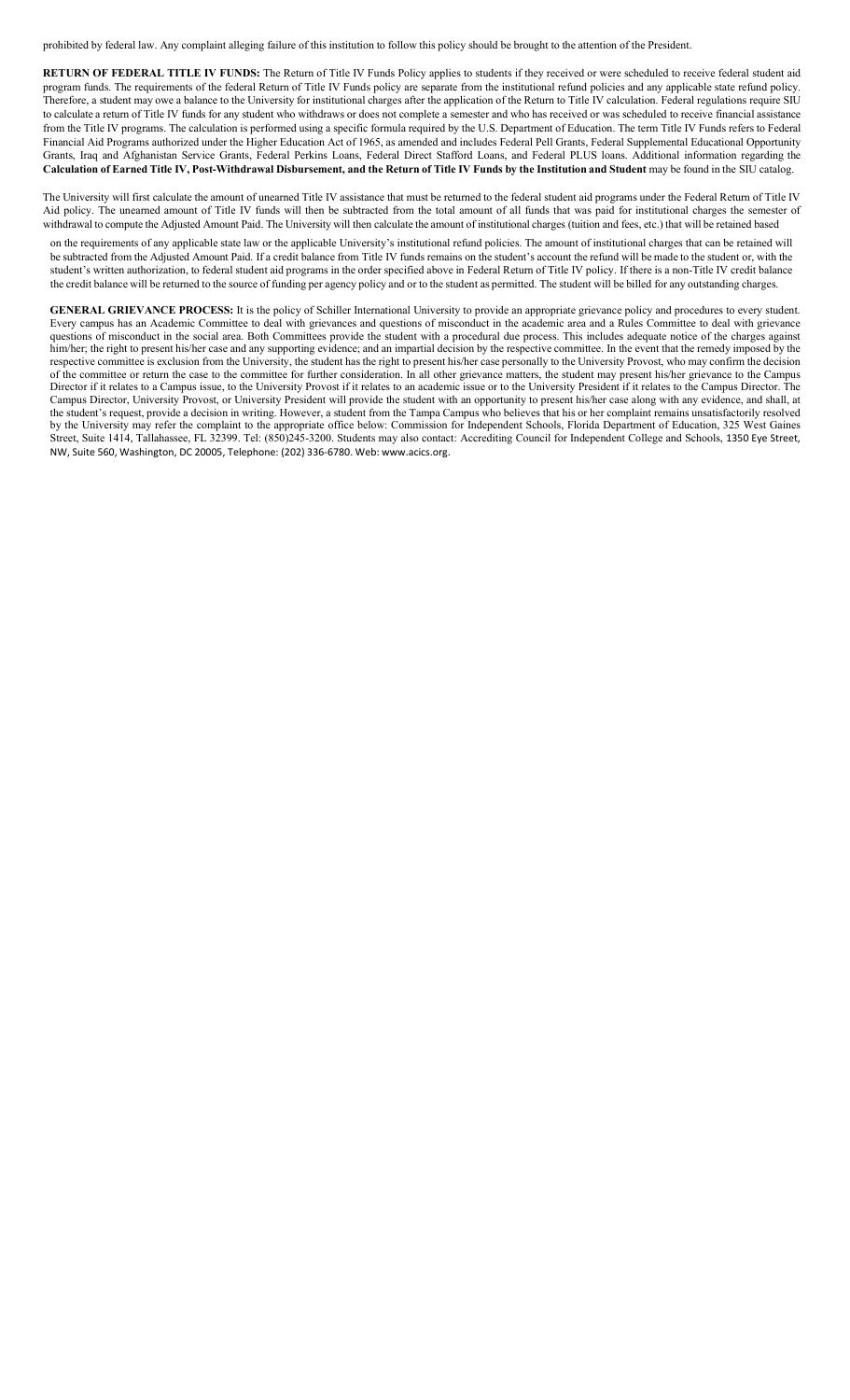# **Personal Data Protection Policy**

Protecting the personal data we collect and process on behalf of our students, employees, suppliers and third partiesis our priority. As an individual, you have the right to data privacy and how your personal data is used as part of our business operations.

By means of this notice, SCHILLER INTERNATIONAL UNIVERSITY informs you about the Personal Data Protection Policy that applies to the processing of personal data we collect from you.

In accordance with the regulations in force on the Protection of Personal Data, of the European Parliament and the Council, of 27 April 2016, on the protection of individuals regarding with the processing of personal data and the free movement of such data and repealing Directive 95/46/EC, hereinafter ("General Data Protection Regulations" or "GDPR"), we inform you of the following:

#### **Definitions.**

- "Personal Data" means: *any information relating to an identified or identifiable natural person ('DATA SUBJECT'); an identifiable natural person is one who can be identified, directly or indirectly, in particular by reference to an identifiersuch as a name, an identification number, location data, an online identifier or to one or more factorsspecific to the physical, physiological, genetic, mental, economic, cultural or social identity ofthat natural person*;
- "Special categories of personal data" means: *any personal data revealing racial or ethnic origin, political opinions, religious or philosophical beliefs, or trade union membership, and the processing of genetic data, biometric data for the purpose of uniquely identifying a natural person, data concerning health or data concerning a natural person'ssex life orsexual orientation.*
- "Processing" means: *any operation or set of operations which is performed on personal data or on sets of personal data, whether or not by automated means, such as collection, recording, organisation, structuring, storage, adaptation or alteration, retrieval, consultation, use, disclosure by transmission, dissemination or otherwise making available, alignment or combination, restriction, erasure or destruction*.
- "DataController"means: *thenatural orlegal person, publicauthority, agency or other bodywhich, alone orjointly with others, determinesthe purposes and means ofthe processing of personal data; where the purposes andmeans ofsuch processing are determined by Union or Member State law,the controller or the specific criteria forits nominationmay be provided for byUnion or Member State law*;
- "Data Processor" means: *a natural or legal person, public authority, agency or other body which processes personal data on behalf ofthe controller.*

### **1. Who isresponsible for processing your data?**

The responsible for the processing of personal data collected through service proposals, agreements or contracts; applications; forms; educational platform; web site; social networks; blog; chat; or by any other means will be SCHILLER INTERNATIONAL UNIVERSITY that will incorporate them into automated files whose ownership and responsibility will be held for the specific purposes for which they were collected in each case.

For the purposes of our data protection policy, the contact address is  $\frac{d}{d}$  of  $\frac{d}{d}$  and  $\frac{d}{d}$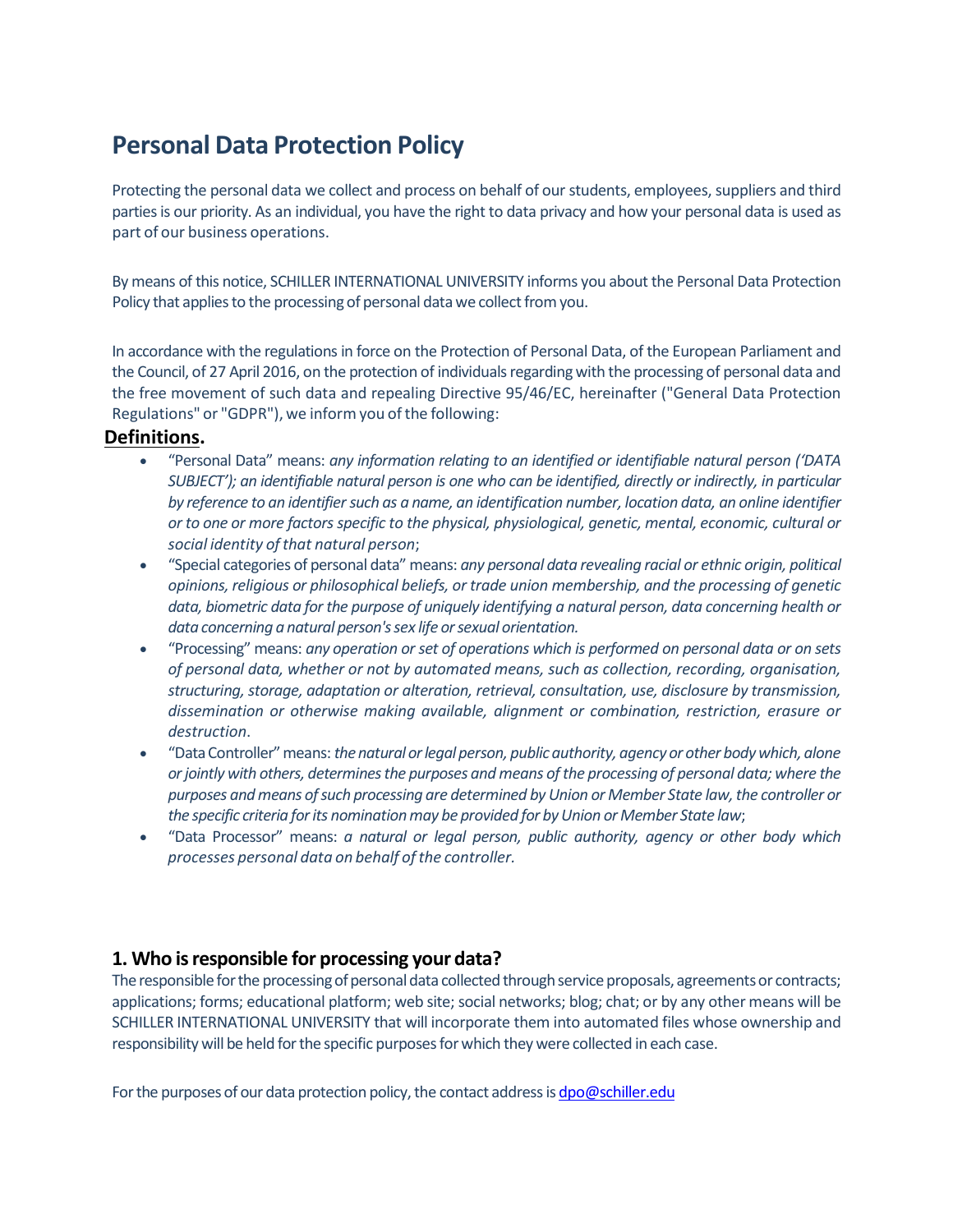#### **2. What kind of data can we have about you and howhave we obtained it?**

Depending on the relationship we have with you, the following types of data may be available to us:

- Identification data (e.g. name and surname, identity card, passport, Social Security/Mutuality number, postal address, e-mail address, telephone number, handwritten signature, fingerprint, image/voice, electronic signature).Online identification data (IP).
- Data on personal characteristics (marital status, family data, date of birth, place of birth, age, sex, nationality, native language).
- Data on social circumstances (e.g. characteristic of accommodation/housing, property or possessions, hobbies and lifestyle, membership of clubs or associations, licenses, permits or authorizations).
- Academic and professional data (e.g. curriculum vitae, training/degree, student background, professional experience, membership in professional associations or colleges, qualifications, results, objectives, achievements).
- Employment details data (e.g. profession, job position, non-economic payroll data, employee background).
- Economic,financial and insurance data (e.g. income and rent, investments and assets, credits, loans and guarantees, banking data, pension and retirement plans, economic data of payroll, data of tax deductions and taxes, insurance, mortgages, subsidies and benefits, credit history, credit card).
- Data on transactions of goods and services (e.g. goods and services provided by the affected party, goods and services received by the affected party, financial transactions, compensation and indemnification).
- Commercial information data (e.g. activities or businesses, commercial licenses, subscriptions to publications or media, literary, artistic, scientific or technical creations).
- Health data (e.g. food intolerances, allergies, disabilities, handicaps).

All the above-mentioned types of data may have been obtained directly from you or from third parties, by filling in the "contact" section of the website or other sites; by means of contracts, service proposals or offers for professional or non-professional recruitment or connection as a collaborator, supplier, teacher, employee, student, user or other purposes. Depending on the type of data processed, your prior knowledge and, if applicable, your prior consent will be required.

If your personal data is modified, it will be your obligation to provide us, in each case,with the updated data.

Our Service does not address anyone under the age of 18 ("Children").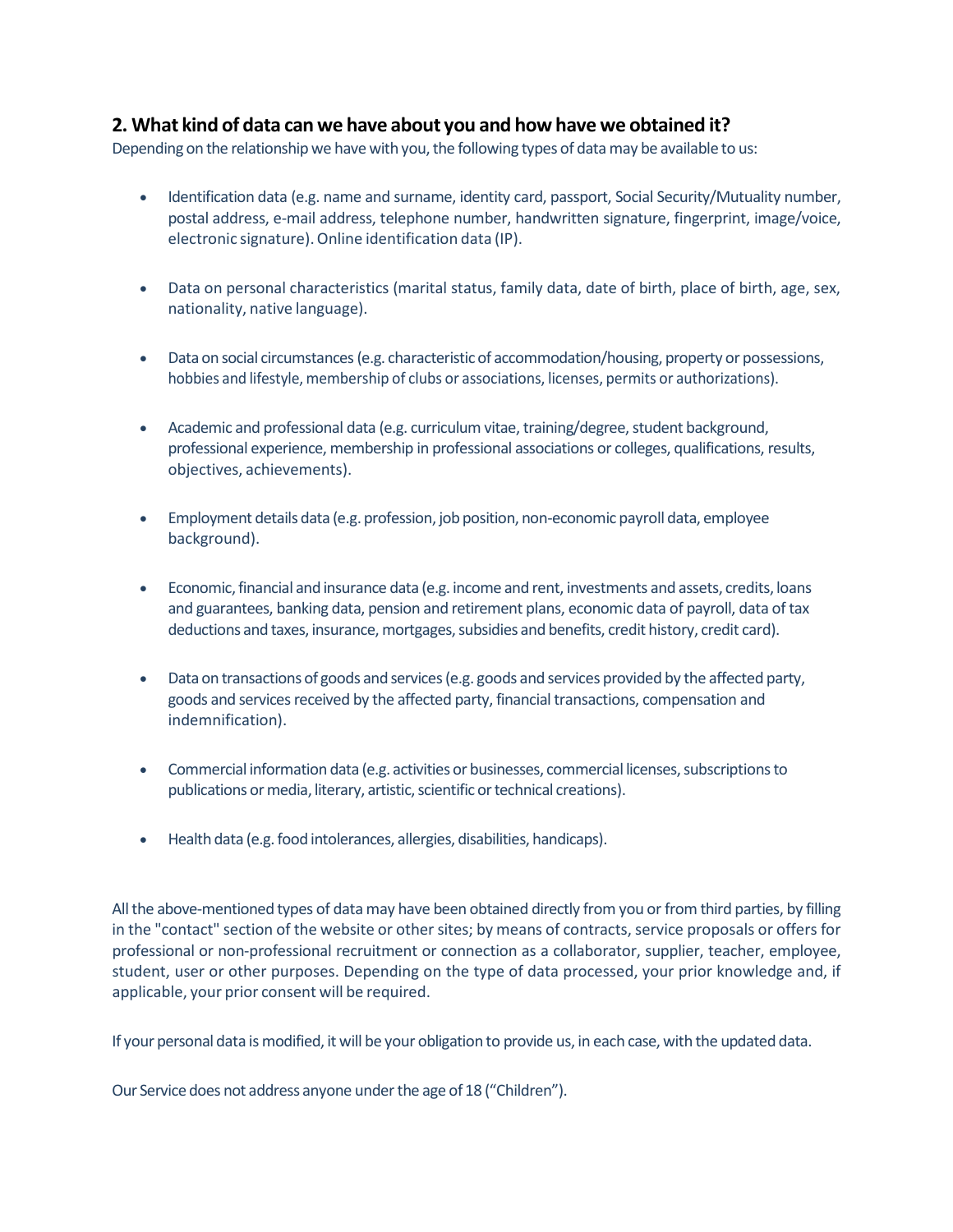We do not knowingly collect personally identifiable information from anyone under the age of 18. If you are a parent or guardian and you are aware that your children has provided us with Personal Data, please contact us. If we become aware that we have collected Personal Data from children without verification of parental consent, we take steps to remove that information from our servers.

#### **Information forUnited Statesresidentsregarding their personal information.**

In order to comply with your requests, for access to our educational platform, or website or other services we must verify youridentity to prevent unauthorized accessto your data.

We do not use your personal data for sale in connection with our services.

#### **3. For what purpose do we process your data?**

The data will be treated in our files, with the purpose, depending on the case, of the integral management of the services of SCHILLER INTERNATIONAL UNIVERSITY in its private and public professional relations, as well as in the legally required obligations.

We may use your data to perform some of the following actions, which are not limited to, but may include:

- 1. Administrative and economic management, invoicing, accounting and legal obligations,
- 2. iEducational management of students and teachers,
- 3. Management of employees, contacts, suppliers, alumni, ex-teachers, candidates in selection processes, volunteers, interns, visitors, family members, participants, guests, others,
- 4. Management of stay and accommodation of students and/or teachers in different locations where we offer our training services,
- 5. Management of complementary and/or extra-university activities,
- 6. Management of student and/or teacher departures from university campuses,
- 7. Management of other activities organized orsponsored by SCHILLER INTERNATIONAL UNIVERSITY on any of its campuses or outside them.
- 8. Management of the sale of merchandising products offered by SCHILLER INTERNATIONAL UNIVERSITY on any of its campuses or outside of them.
- 9. Management of activities organized or sponsored by SCHILLER INTERNATIONAL UNIVERSITY for events, congresses, conferences, courses or online; as well as any activity related to educational or cultural activities in general.
- 10. Management of communication and promotion of SCHILLER INTERNATIONAL UNIVERSITY in publications: magazines or press (on line/paper), official or third party social networks; official or third party web page, official or third party blog, news letter; for promotional, advertising, divulging or informative purposes related to the educational or cultural activity, upon request of explicit permission from the interested party.
- 11. Management of the surveillance of facilities, persons and goods.

The data collected will be stored under the confidentiality and security measures established by law. The refusal to provide the requested data, as well as the non-authorization to process them could result in the impossibility of providing certain services and not being able to accessthem.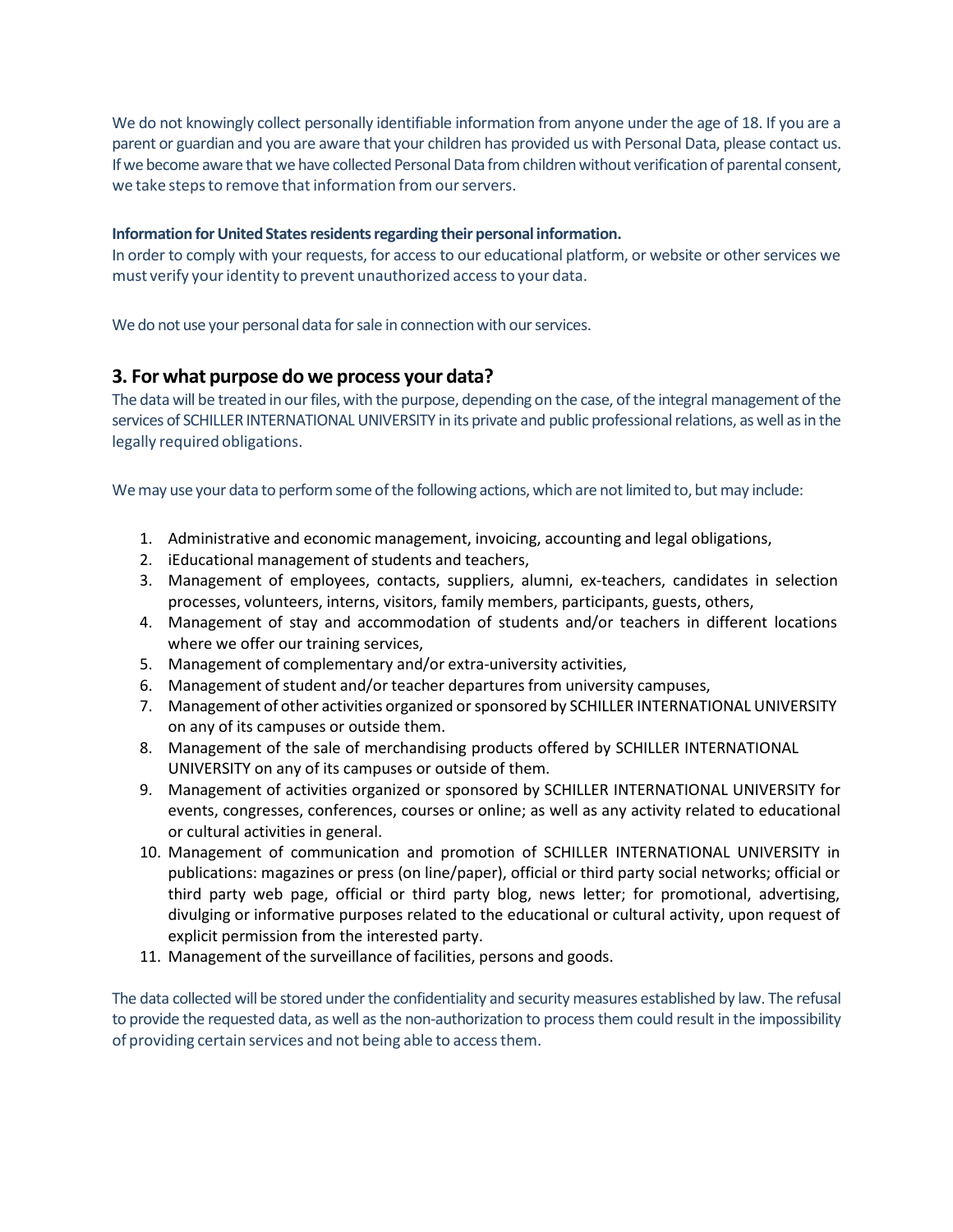The data included in our files will not be used for commercial purposes under any circumstances, except with your prior consent.

#### **4. How long will we store your data?**

We will store your personal data for the time required to perform the objectives of the activities indicated in this Privacy Policy or those that may arise in the future; to fulfill the legitimate objectives of the person responsible for the processing of personal data, to comply with a legal obligation or until you ask us to cancel it and this can be done if the legal requirements are met.

#### **5. Whatisthe basis of legitimacy forthe processing of your data?**

Depending on the purpose for which the processing of your personal data is aimed, it will be necessary to have a type of data and a specific processing that may involve, among others, the following actions: Collection; Registration; Structuring; Modification; Conservation; Extraction; Consultation; Communication by transmission; Diffusion; Interconnection; Comparison; Limitation; Suppression; and Destruction of the data. In such cases, the basis of legitimacy for such processing may be:

- The maintenance of the business, contractual, administrative management or other relationship, the performance of complementary activities to comply with the service requested or offered by SCHILLER INTERNATIONAL UNIVERSITY.
- The observance of legal requirements or requests for information from law enforcement agencies, judicial authorities (judges and courts), public administrations (tax, education, health, etc.), or the competent national data protection authorities.
- SCHILLER INTERNATIONAL UNIVERSITY's legitimate interest in analyzing the use of its Web Site, social networks, blogs, educational platforms, promotional communications, newsletters, its functionalities and services; the protection of your interests and defense of your rights against third parties in case of controversy or third party claims, and in general, the development of the service and management of products offered by SCHILLER INTERNATIONAL UNIVERSITY.
- SCHILLER INTERNATIONAL UNIVERSITY's legitimate interest, when the regulations allow it except for its expressrefusal - to communicate or notify you of information with promotional or non-promotional content related to SCHILLER INTERNATIONAL UNIVERSITY, as well as promotions and offers about its activities, services and products.
- The legitimate interest guaranteeing the security of our website, social networks, blogs, educational platforms, newsletters, communications and systems to prevent or detect fraud, security incidents or other crimes.
- The unequivocal consent of the interested party for the management of services or products, complementary or not, demanded by him or that we can offer him, such as: management of organized or sponsored activities - attendance to events, congresses, conferences, courses or other activities related to the cultural or educational activity or any other that may be offered in the future by SCHILLER INTERNATIONAL UNIVERSITY; management for transport procedures, location of residence or other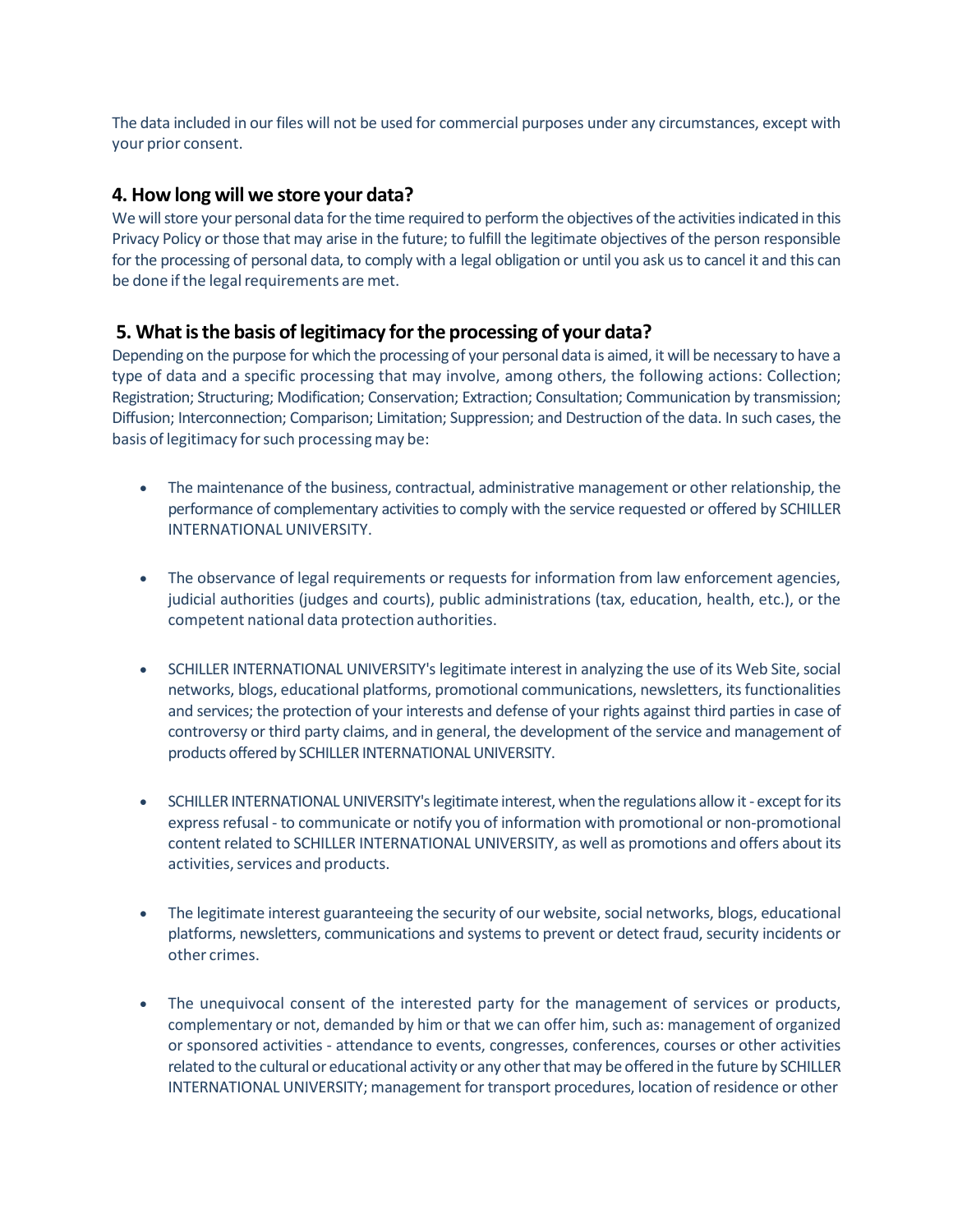needs for your stay in any of our campuses. The fulfillment of online forms for newsletters and other services.

With your consent we will be able to offer you a service adapted to your needs. You can choose not to do so for some of the purposes indicated, however, we must always treat your data for the maintenance of the service provided. Within each corresponding section of our web site, you will be asked for your consent - when it is about treatments that require it - you will have a functionality (click box) that will allow you to complete in an express and unequivocal way the communication of your consent.

#### **6. To which recipients will your data be communicated?**

The personal data may be communicated to third parties, provided that this communication responds to a requirement for the development of the legal relationship to be established, whether it results from a legal or contractual obligation, or from your prior consent. For example: Tax Agency, banks, agencies and/or public administration with competence in the field of education (centers, institutions, organizations, foundations, universities, our campus) or others.

#### International data transfer.

In order to perform certain processes, for example data storage in cloud systems, personal data is processed on servers that are both within the territory of the European Economic Area (EEA) - and therefore do not have the status of international data transfer under GDPR - and within the territory of the United States of America considered as an international data transfer under GDPR-; in these cases the Data Controller guarantees that the processing of your personal data involving an international transfer of data will be performed in accordance with European Union Regulation 2016/679 on the Protection of Personal Data (GDPR), for which reinforced security measures and **Standard Contractual Clauses** (According to EU COMMISSION DECISION of 5 February 2010 for the transfer of personal data to processor established in third countries under Directive 95/46/EC of the European Parliament and of the Council) with oursuppliers are in place to certify that any data transferred outside the EU is adequately protected, and they provide an essentially equivalent level of protection.

#### **7. What are yourrights as an interested party in the processing of personal data?**

At any time, you may exercise the following rights free of charge against SCHILLER INTERNATIONAL UNIVERSITY:

**Right of access:** This is the right of the interested party to obtain confirmation from the Data Controller as to whether or not personal data concerning him are being processed, and in the event that the processing is confirmed, access to the data and information available to him must be provided.

Right to rectification: The person concerned shall have the right to obtain from the Data Controller without undue delay the rectification of the personal data concerning him when such data prove to be inaccurate. In view of the purposes for which the data have been processed, the data subject shall have the right to have the personal data supplemented where they are incomplete, in particular by providing an additional statement.

**Right to restriction of processing**: It is the right to obtain from the Responsible of the Treatment the limitation of the treatment of personal data.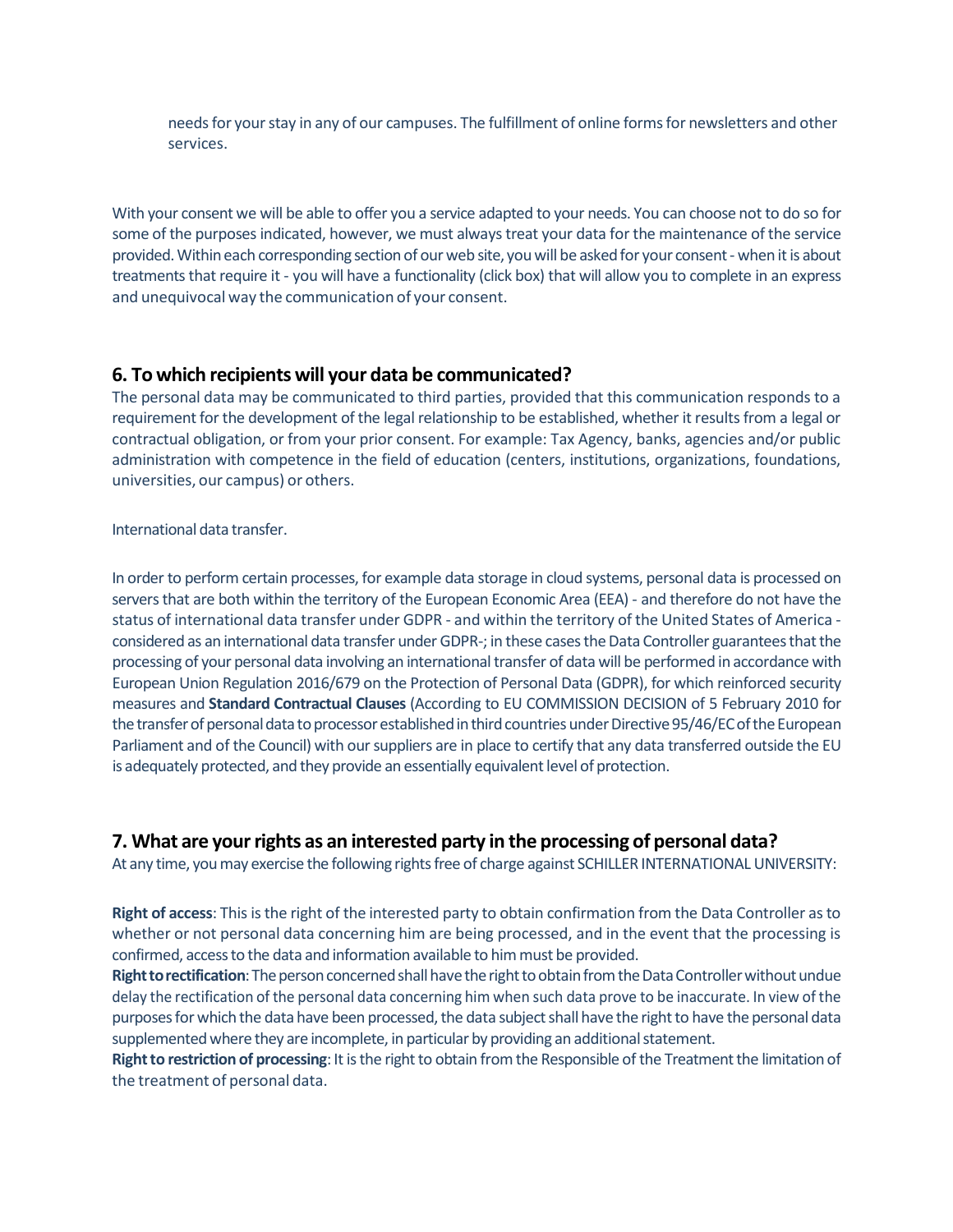**Right to erasure ("right to be forgotten")**: It refers to the right of the data subject to obtain from the Data Controller the erasure of personal data concerning him without undue delay, and the Data Controllershall be under the obligation to erasure personal data without undue delay when the requirements of Article 17 of the Regulation are met.

**Right to data portability**: This consists of the right to receive the personal data concerning you, which you have provided to a Data Controller, in a structured, machine-readable format and to transmit them to another Data Controller without being prevented by the Data Controller to whom the data were provided.

**Right to object**: The data subject may object at any time, on grounds relating to his particular situation, to personal data concerning him being processed for the fulfilment of a public interest or for the satisfaction of a legitimate interest, including the profiling on the basis of such provisions.

The exercise of the above rights is subject to certain exemptions, to safeguard the public interest (for example, the prevention or detection of crimes) or our interests (for example, the maintenance of a legal obligation). We will attempt to comply with your request as soon as reasonably possible. Requests to exercise these rights may be granted in whole, in part or denied, depending on the scope and nature of the request and applicable law. When required by applicable law, we will notify you if we deny your request and will notify you of the reasons why we cannot comply with your request.

No discrimination or penalties will occur for exercising your rights under this Privacy Policy.

You can exercise the rights indicated by sending an e-mail to [dpo@schiller.edu. T](mailto:dpo@schiller.edu)o do so, you must provide a photocopy of your official document of nationality or valid passport, indicating the reason and the right you intend to exercise. The photocopy of the above-mentioned documentation may be replaced provided that the identity is accredited by any other legally valid means.

In any case, all requests must be accompanied by:

- Request in which the application is specified (Year requested or information to be accessed). If it does not refer to a specific file, you will be provided with all the information in your name. If you request information from a specific file, only the information in this file will be provided. If you request information about a third party, it will never be provided. If you request it by phone, you will be instructed to do so in writing and will be informed of how you can do so and the address to which you must send it. You will never be provided information overthe phone.
- Address for notification purposes.
- Date and signature of the applicant.
- Supporting documents of the petition that you submit.

If you consider that despite your request, your personal data or your inquiry have not been treated properly, you can go before competent authority in matters of Personal Data Protection, in Spain before the AEPD [\(www.aepd.es\)](http://www.aepd.es/), in France CNIL [\(www.cnil.fr\)](http://www.cnil.fr/), in Germany [\(www.baden-wuerttemberg.datenschutz.de\)](http://www.baden-wuerttemberg.datenschutz.de/), in the United States of America the one corresponding to the State of Florida.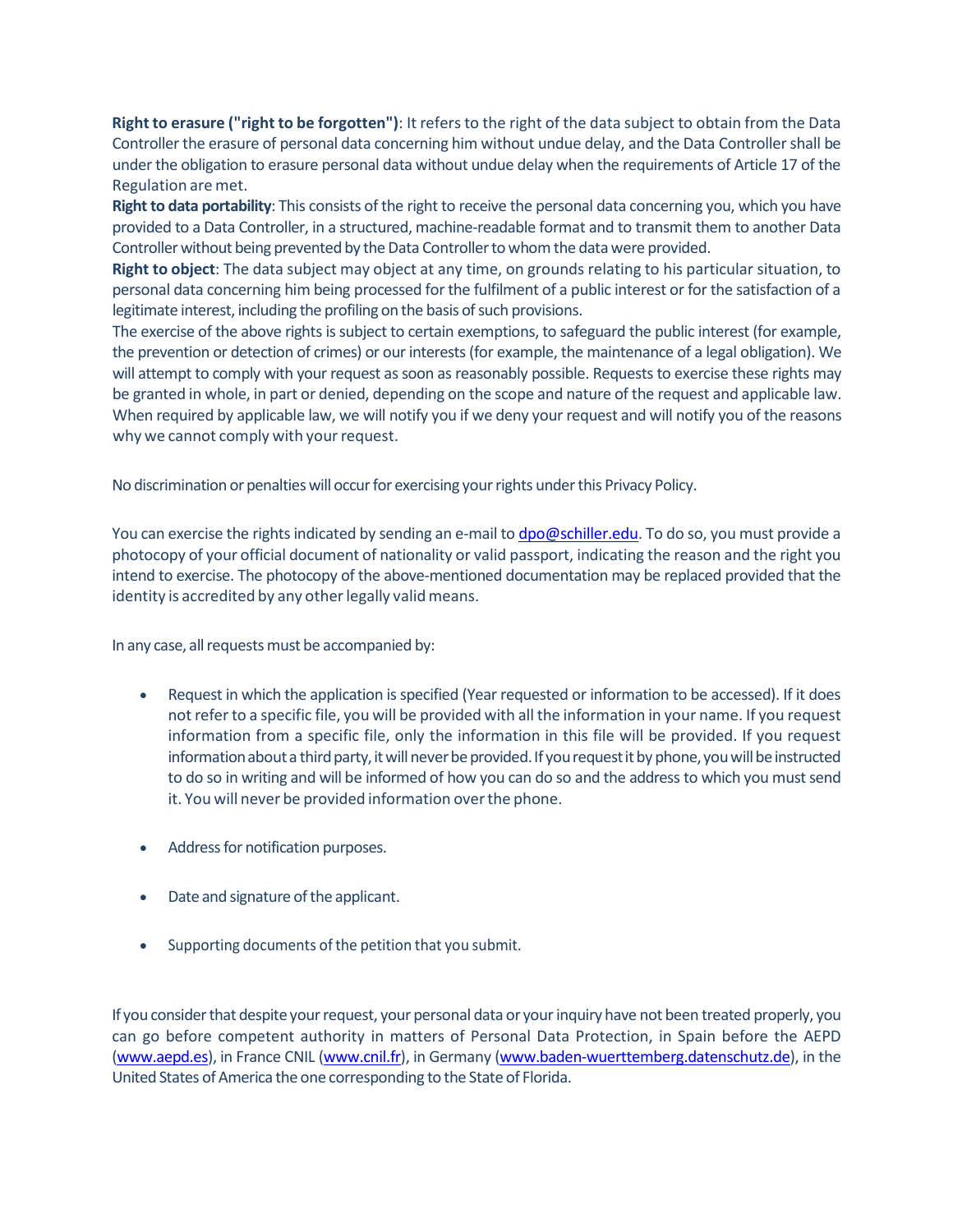#### **8. SocialNetworks and Links.**

Through the social networks where you have a SCHILLER INTERNATIONAL UNIVERSITY account you can choose to share information. This means that the information that is shared, with name and preferences will be visible to visitors of your personal pages. Our recommendation isthat you carefully read the privacy policies of third parties on social networks, which will be applicable to the treatment that they make of your personal data.

Regarding the user's opinions expressed through the web site or other participation tools that may be created, such as blogs, social networks, etc., we inform you that SCHILLER INTERNATIONAL UNIVERSITY shall not be responsible for the comments, nor for the contents that attempt against the honor, the privacy or the own image ofthird parties.

Our website may contain linksto other websites belonging to third parties. Please be advised that SCHILLER INTERNATIONAL UNIVERSITY is not responsible for the privacy, content or security practices employed by such otherweb sites whichare not governedin any way by this Privacy Policy.We recommend that you carefully read the privacy policies of any third-party web site not owned by SCHILLER INTERNATIONAL UNIVERSITY.

#### **9. Cookies.**

The use of our website allows us to collect certain information that is considered as personal data by the applicable regulations on the subject (an identifiable natural person is one whose identity can be determined directly or indirectly by means of a name, an identification number, location data or an online identifier), therefore, through cookies that are installed on your computer, or other tracking technologies, when you visit our website we collect personal information. When necessary, you will be asked for your consent to our use of cookies. For more information on the use of cookies by SCHILLER INTERNATIONAL UNIVERSITY you may consult our Cookie Policy section.

#### **10. Security measures.**

Under the protection of the applicable regulations on personal data protection we respect your privacy and we are committed to keep your personal data safe, as well as to manage them according to our legal obligations on privacy and security, to guarantee the confidentiality, integrity, availability and permanent resilience of the processing systems and services.

To this purpose, we will have the necessary technical, physical and organizational measures to protect your personal data against misuse, destruction, loss, alteration, disclosure, acquisition, accidental, illegal or unauthorized access, all in accordance with the technical possibilities of the moment and the demand that their protection requires.

However, you are aware that security measures on the Internet are not impregnable and therefore we inform you that SCHILLER INTERNATIONAL UNIVERSITY is not responsible for unauthorized or intentional access that is beyond our control.

#### **11. Applicable legislation.**

These Conditions shall always be governed by the provisions of European legislation on the protection of personal data and privacy as well as by the rules applicable in each territory in terms of privacy, consumers and users.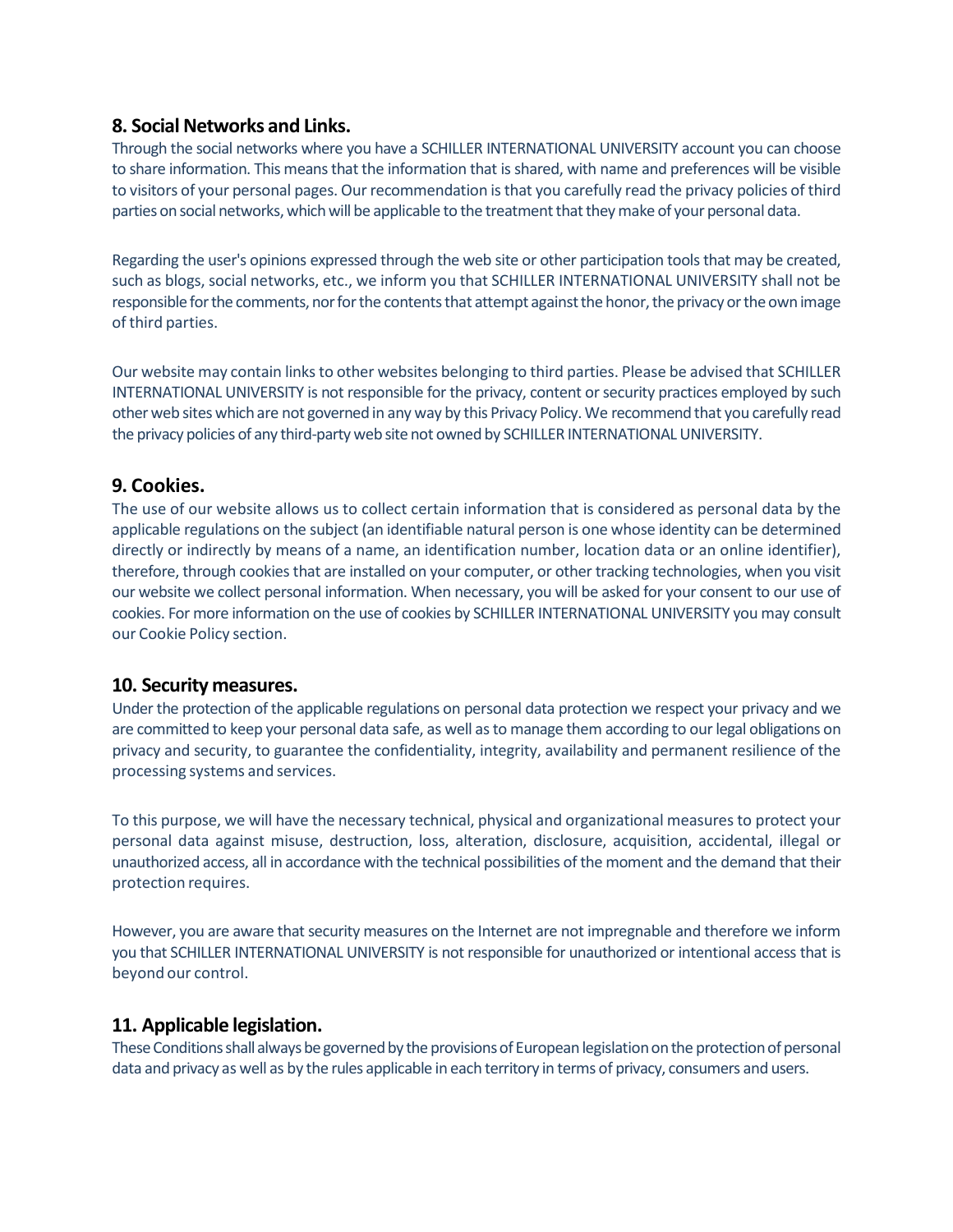## **12. Versions of Privacy Policy.**

SCHILLER INTERNATIONAL UNIVERSITY reserves the right to modify its Privacy Policy at its discretion due to achange in regulations or organizational practice. Such modifications will be published on this web site, providingthe user with the necessary resources to accessto them. In any case, the relationship with users will be governed by the rules provided at the specific time of access to this website.

Latest version: March 2021

Student Signature Date